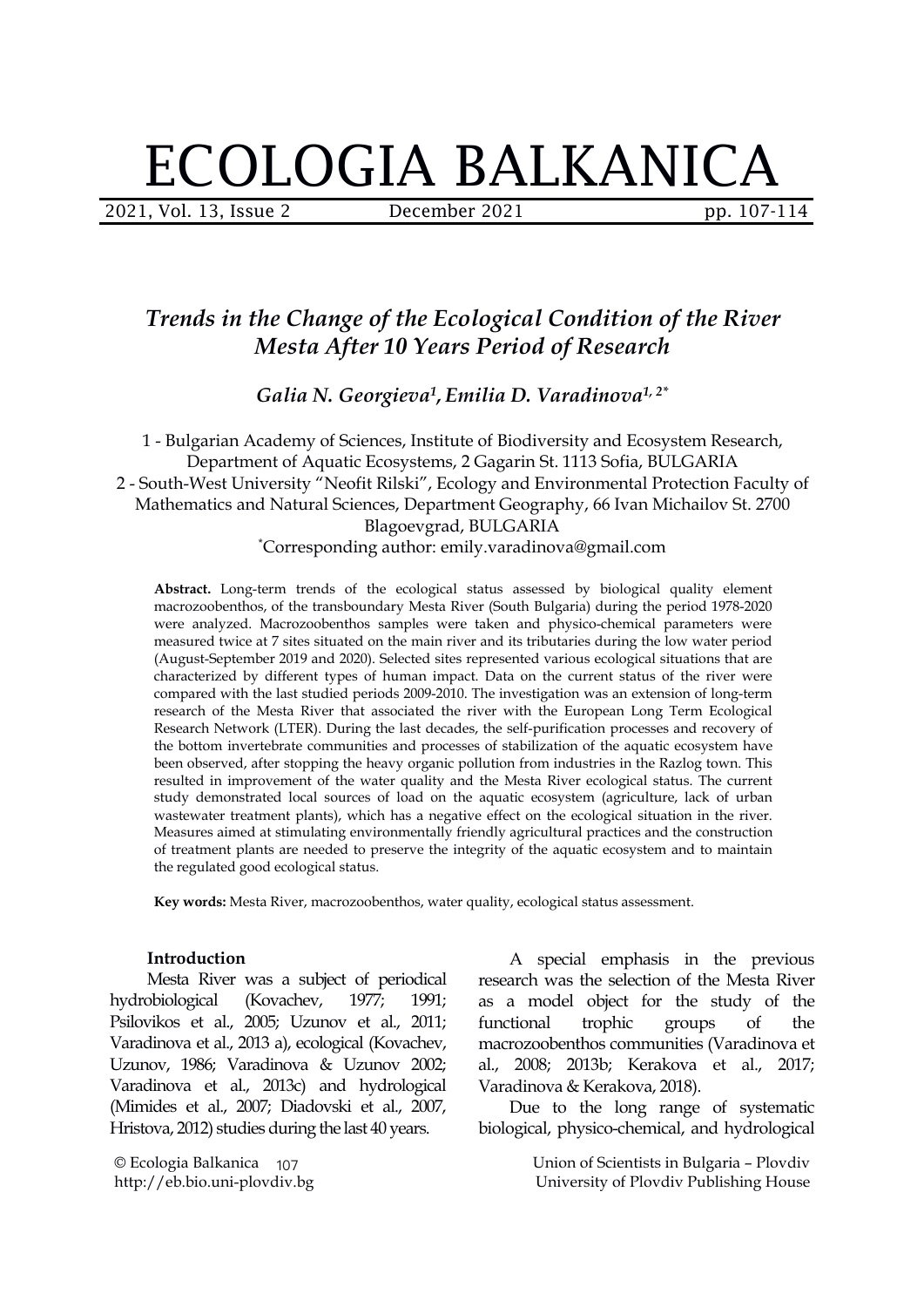data storage the river is a representative lotic site in the national network for long-term research, as well as in the European ecological network LTER (Varadinova et al., 2013a; Sani et al., 2012). Mesta River was an excellent model object for investigation processes of the following the heavy organic matter pollution before 1990, from industries in the Razlog Valley, discharging untreated waters in its right tributary - the Iztok River and domestic wastewater from the town of Gotse Delchev. The powerful self-purification potential, as oxygen well as the lack of other significant sources of organic load, led downstream to self purification processes and after the site MKU (Table 1), improvement of the ecological situation (beta-mesosaproby) was registered (Kovachev, 1977; Kovachev & Uzunov, 1986). After stopping the operation of the industries in 1990, a transformation of the biotic communities and recovery of the lotic ecosystems have been found by Kovachev (1993). In the new saprobic conditions a gradual shortening of the recovering area of the river (Varadinova & Uzunov, 2002) and improvement of the ecological situation was registered (Varadinova et al., 2013c). The results of long-term researches were summarized in the monographic study for the based on functional Mesta River(Varadinova et al., 2013a).

The present paper was aimed at assessing the current ecological status of the Mesta River through macrozoobenthos, as well as analyzing the trends in the situation of the aquatic ecosystem 10 years after the last benthological study.

# **Material and Methods**

*Study area*

The studies were carried out in а low water period (August-September) in 2019 and 2020. A total of seven 7 sampling sites (five situated on the main river and two on its' smaller tributaries - the Cherna Mesta River and the Bunderitsa River(Fig. 1) were investigated.

Current results were compared with published data from the last studied period 2009-2010 (Varadinova et al., 2013a;

Varadinova et al., 2013c). Selected seven sites (Table 1) were common for the two studied periods.

# *Sampling methods*

The macrozoobenthos was taken multi-habitat sampling approach (Cheshmedjiev et al., 2011) following the standards BDS EN ISO 5667- 1:2007 and BDS EN ISO 5667- 3:2018. *In situ*, the basic physico-chemical parameters (pH, electrical conductivity (μS/cm), dissolved concentration  $(mg/l)$ , and saturation) were measured with a portable Windaus Labortechnik Package.

The collected material was fixed with 70% ethanol *in situ*. In the laboratory, the macroinvertebrates were sorted by taxonomic groups. The species composition and abundance were analyzed. After primary processing and identification of macrozoobenthos, feeding groups' affiliation was assigned according to Cheshmedjiev & Varadinova (2013).

The assessment of the ecological status through Total Number of Taxa (TNT) and Biotic Index (BI) based on the regulations in the Ordinance № H-4/2012 was made.

In addition, the trophic index RETI feeding groups according (Chesmedjiev & Varadinova, 2013) was calculated.

The map of the surveyed lotic water bodies was prepared with the help of the software product Quantum GIS Version 2.18 Las Palmas.

# **Results and Discussion**

According to the Bulgarian typology, studied sites situated on the main stream (MYA, MGK, MIZ, MKU, MHD) were defined as water bodies R5 type "Semi mountain rivers" in ecoregion 7 – Eastern Balkans. The tributaries belong respectively– Bunderitsa River to R1 "Alpine rivers" and Cherna Mesta River to R3 type "Mountain rivers".

The presence, abundance, and structure of the macrozoobenthos communities in lotic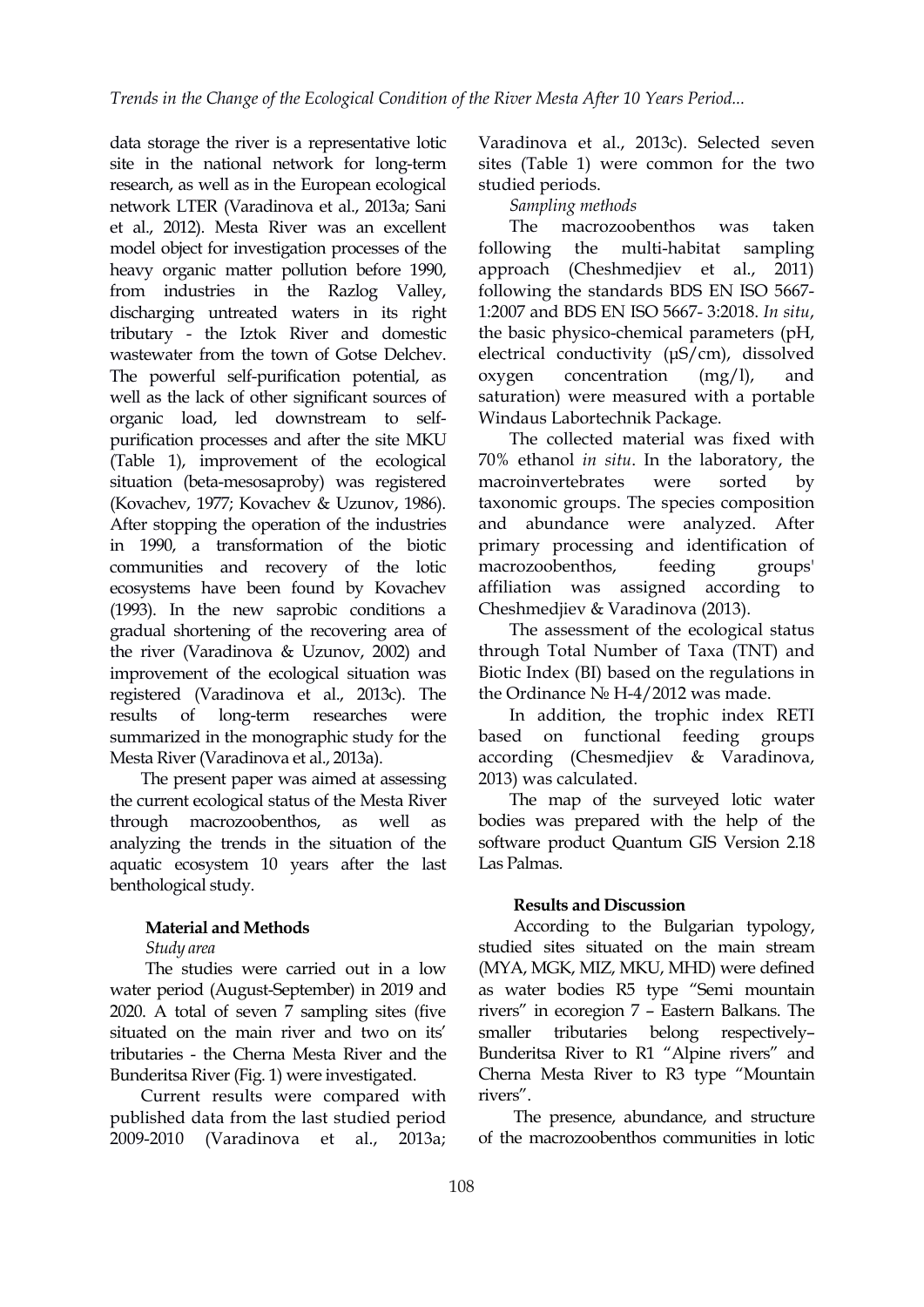ecosystems are strongly influenced by various abiotic factors such as temperature, dissolved oxygen, pH, substrate, and conductivity of the bottom water (Beuchel et al., 2006). Тhe dynamics of the values of the aquatic parameters at the studied sites during 2019 and 2020 (Fig. 2, 3) characterized water ecosystems in good-high status (Table 2). Slight deterioration of oxygen parameters at the site BUN (Fig. 2, 3 - 2019- 8.5mg/l; 2020-6.84 mg/l) in 2020 was due to the registered local extensive stream of tourists and higher water temperature at the moment of

sampling (2019-10.5°C; 2020-14.7°C). Comparative analysis between the years 2009- 2010 and 2019-2020 showed that the studied sites retain the standards for high and good status (Varadinova et al., 2013c).

The dynamics of the benthological indices during the 2019 and 2020 (Fig. 4, 5) demonstrated that the values of TNT, BI, and RETI were characterized with a trend of decreasing downstream.This corresponded to the deterioration of the ecological situation in the lower river sections.

**Table 1.** Main features and coding of the studied sampling sites.*Legend:*R. – river, u/s – upstream the site,  $d/s$  – downstream the site,  $R$  – referent conditions;  $SA$  – slightly affected; A – affected.

| Code | Sampling point                                    | Degree of<br>human impact | N                   | E        | Altitude<br>(m a.s.1.) |
|------|---------------------------------------------------|---------------------------|---------------------|----------|------------------------|
|      | BUN Bunderitsa R. u/s Vihren hut                  | R                         | 41.756062 23.416446 |          | 1983                   |
|      | CHM Cherna Mesta R., u/s Cherna Mesta Village     | R                         | 42.058139 23.727472 |          | 1011                   |
|      | MYA Mesta R. u/s Yakoruda                         | SA                        | 42.03115            | 23.6914  | 935                    |
|      | MGK Mesta R., General Kovatchev (u/s Iztok River) | A                         | 41.88705            | 23.57172 | 750                    |
|      | MIZ Mesta R. d/s Iztok R.                         | Α                         | 41.8825             | 23.57335 | 756                    |
|      | MKU Mesta R., at Kupena                           | А                         | 41.70987            | 23.70255 | 599                    |
|      | MHD Mesta R., at Hadzhidimovo                     | Α                         | 41.525033 23.87175  |          | 460                    |



**Fig. 1.** Scheme of Mesta River valley with the sampling sites.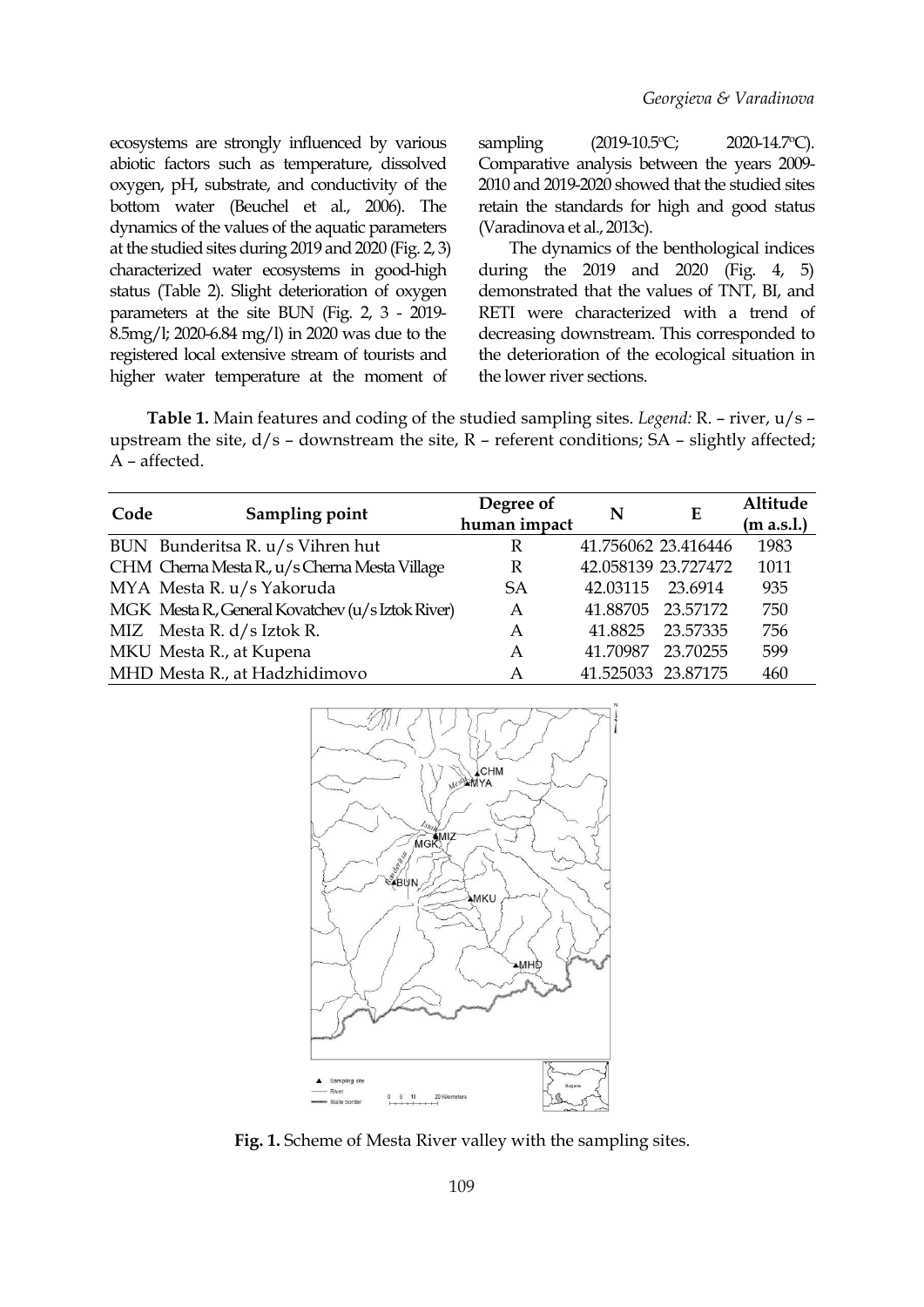

**Fig. 2.** Longitudinal dynamics of the values of physico-chemical parameters (dissolved oxygen (DIOX), pH, conductivity (COND) and water temperature (TWAT) in the studied sites during 2019.



**Fig. 3.** Longitudinal dynamics of the values of physico-chemical parameters (dissolved oxygen (DIOX), pH, conductivity (COND) and water temperature (TWAT) in the studied sites during 2020.



**Fig. 4**. Ecological state assessment, based on TNT, BI and RETI at studied sites during 2019.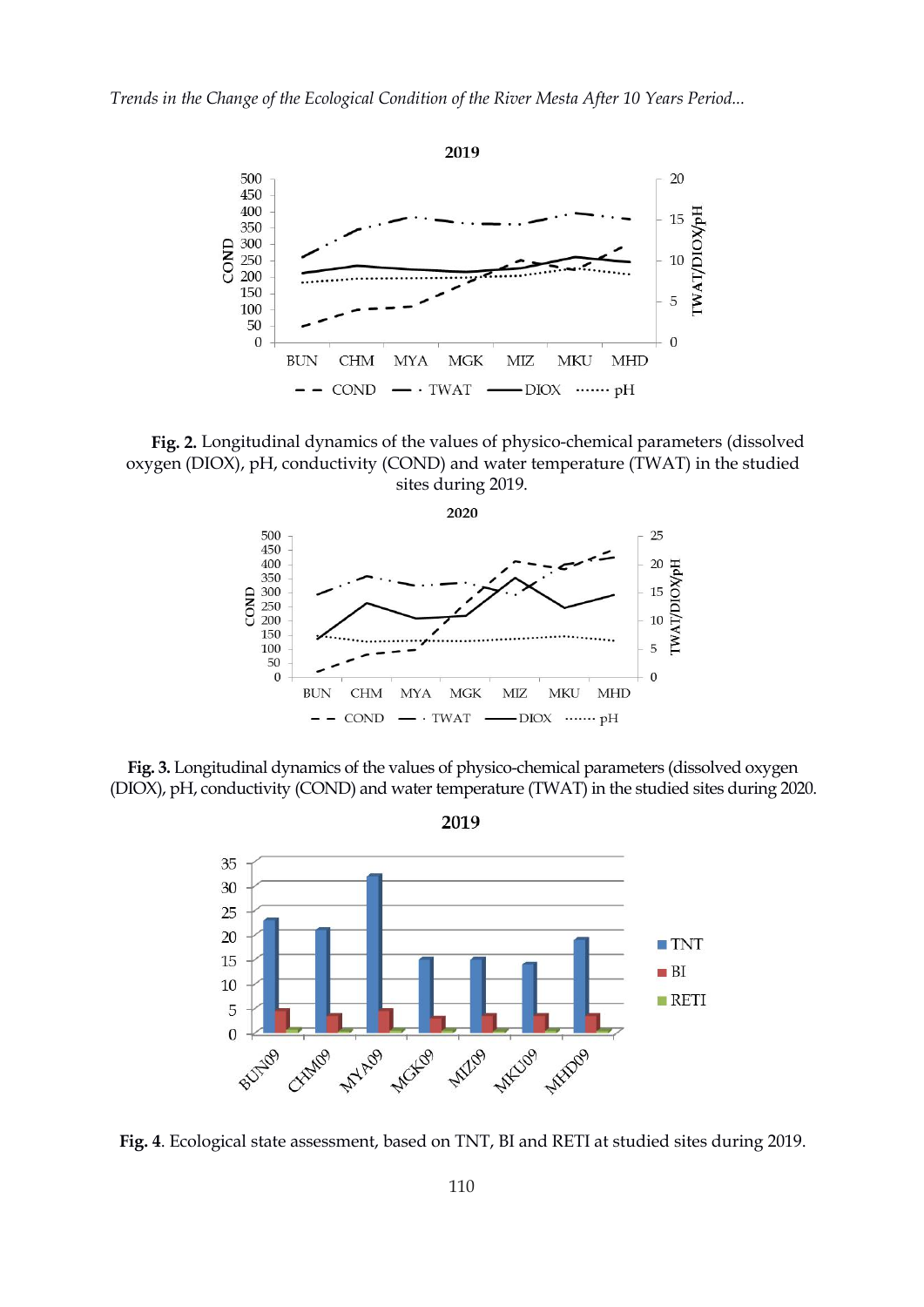

**Fig. 5**. Ecological state assessment, based on TNT, BI and RETI at studied sites during 2020.

The ecological status evaluation determined by BI values showed high moderate status of the studied sites (tributaries and main river) (Table 2). Officially, BUN and CHM were defined in the active River Basin Management Plan (West Aegean RBMP, 2016-2021) as sites with referent conditions. During the current study and in the previous studied period (Varadinova et al., 2013c), calculated for BUN and CHM retained the requirements for high and good ecological status.

In the section of the Mesta River, after the town of Yakoruda (MGK), to the last studied site MHD, the aquatic ecosystem was influenced in varying degrees from negative anthropogenic influences (West Aegean RBMP, 2016-2021), which redounded in a decrease of BI values (Fig. 2) and a variation in the assessment between good and moderate status (Table 2). Fluctuations in the indices values represent the changes in the benthic communities, caused by the anthropogenic impact and different kinds of land use that affect the macroinvertebrates in the streams (Cooper et al., 2013).

A similar situation was observed at site MHD, situated nearby settlements et al., 2015).

biological indices (TNT and BI) and wastewaters inflows from the settlements. Hadzhidimovo and Blatska. MHD showed deterioration of the ecological assessment – moderate-good (2019-2020, compared to goodhigh status, defined 10 years ago (2009-2010)). The sampling site was affected by the hydromorphological changes in the river bank by the local sandpit. In addition, the self purification capacity of the lotic ecosystem was not able to cope with the organic pollution from the fertilizers and detergents used in agriculture The planned wastewater treatment plant in the Hadzhidimovo municipality will significantly alleviate the load on the river, which will contribute to improving the ecological condition in the transboundary part of the Mesta River (River Basin Management plans, 2016-2021).

> The values of the RETI trophic index showed a significantly lower assessment, compared to the TNT and BI regulated in the legislation (Table 2). The reason for this could be found in the higher sensitiveness of the trophic structure towards different hydromorphological changes, registered downstream as well unfavourable local impact caused by agricultural activities close to the riverbed, which reflected on the sensitive functional feeding groups' (shredders and scrapers) and caused trophic structure transformation (Fu et al., 2016; Moreyra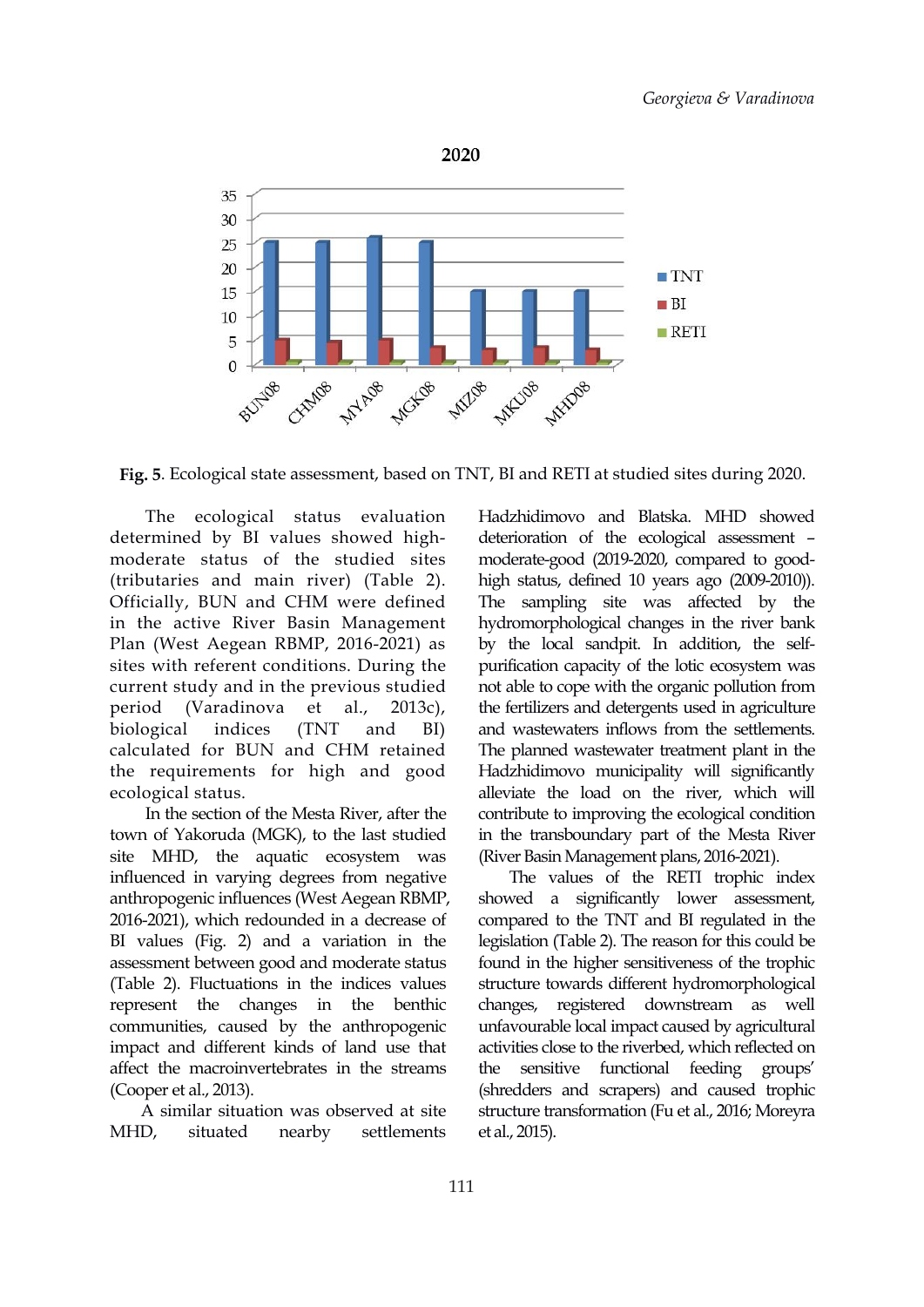|                        | <b>Site</b><br>Code/<br>Year | <b>BUN</b> | <b>CHM</b> | <b>MYA</b> | <b>MGK</b> | <b>MIZ</b> | <b>MKU</b> | <b>MHD</b> |
|------------------------|------------------------------|------------|------------|------------|------------|------------|------------|------------|
| O <sub>2</sub><br>mg/l | 2019                         | high       | high       | high       | high       | high       | high       | high       |
|                        | 2020                         | good       | high       | high       | high       | high       | high       | high       |
| pH                     | 2019                         | good       | good       | good       | good       | good       | good       | good       |
|                        | 2020                         | good       | good       | good       | good       | good       | good       | good       |
| <b>COND</b>            | 2019                         | high       | high       | high       | high       | high       | high       | high       |
| $\mu$ S/cm             | 2020                         | high       | high       | high       | high       | high       | high       | high       |
| EQR/<br>BI             | 2019                         | high       | good       | high       | moderate   | good       | good       | good       |
|                        | 2020                         | high       | high       | high       | good       | moderate   | good       | moderate   |
| EQR/<br><b>RETI</b>    | 2019                         | good       | poor       | moderate   | moderate   | poor       | moderate   | moderate   |
|                        | 2020                         | good       | good       | good       | moderate   | moderate   | moderate   | moderate   |
| <b>TNT</b>             | 2019                         | high       | high       | high       | good       | good       | good       | high       |
|                        | 2020                         | high       | high       | high       | high       | good       | good       | good       |

**Table 2**. Evaluation of the ecological status of the studied sampling sites in 2019/2020.

#### **Conclusion**

The upper river sections and mountain for tributaries of the Mesta River fully met the requirements for referent conditions. Aquatic invertebrate communities were characterized by high taxonomic richness and aquatic ecosystems were defined as unaffected and balanced. However, downstream the aquatic ecosystem integrity was highly vulnerable, because of the accumulated local effects of the human impact. These processes had a negative effect on the assessment, which in certain periods deteriorated and fell below the recommended in Europe and national water legislation good ecological status.

This requires measures aimed at implementing environmentally-friendly agricultural practices near the riverbed and the construction of treatment plants in the adjacent settlements.

#### **Acknowledgements**

This study is funded by the project "Upgrading distributed scientific infrastructure "Bulgarian Network for Long- Term Ecosystem Research (LTER-BG)"

implemented within the National Roadmap Research Infrastructure (2020-2027) (DО1-405/18.12.2020)

### **References**

- Beuchel, F., Gulliksen, B. & Carroll, M. (2006). Long-term pattern of rocky bottom macrobenthic community structure in an Arctic fjord (Kongsfjorden, Svalbard) in relation to climate variability (1980- 2003). *Journal of Marine Systems, 63*, 35- 48. doi: [10.1016/j.jmarsys.2006.05.002.](https://doi.org/10.1016/j.jmarsys.2006.05.002)
- Cheshmedjiev, S., Soufi, R., Vidinova, Y., Tyufekchieva, V., Yaneva, I., Uzunov, Y. & Varadinova, E. (2011). Multihabitat sampling method for macroinvertebrate communities in different river types in Bulgaria. *Water Research & Management*, *1*(3), 55-58.
- Chesmedjiev, S. & Varadinova, E. (2013). Bottom Invertebrates, In: Belkinova, D., G. Gecheva, S. Cheshmedjiev, I. Dimitrova-Dyulgerova, R. Mladenov, M. Marinov, I. Teneva, P. Stoyanov, S. Mihov, L. Pehlivanov, E. Varadinova,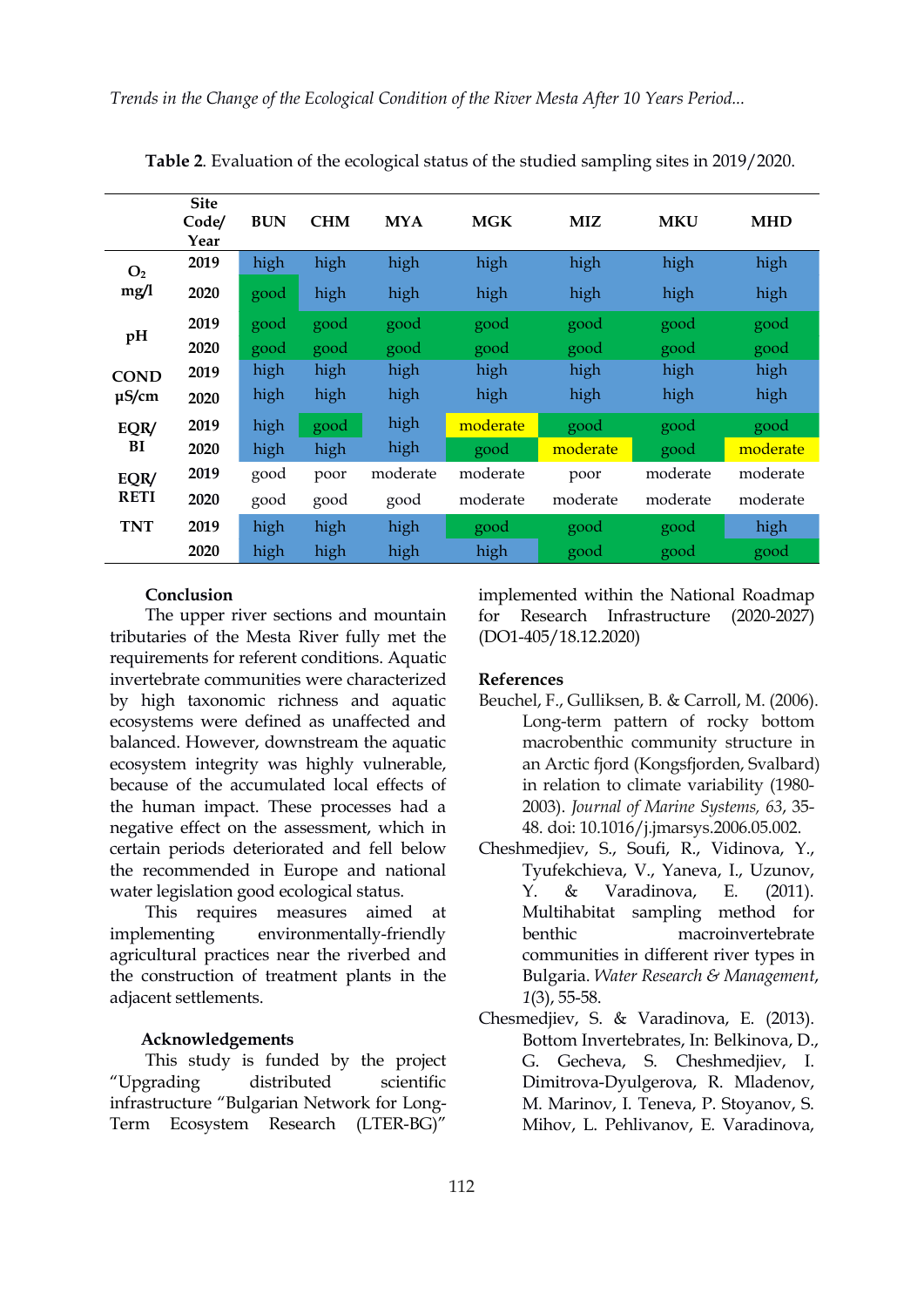Ts. Karagyozova, M. Vasilev, A. Apostolu, B. Velkov, M. Pavlova. Biological Analysis and Ecological Status Assessment of Bulgarian Surface Water Ecosystems. *University of Plovdiv Publishing House*, Plovdiv, (pp. 147-164).

- Cooper, S.D., Lake, P.S., Sabater, S., Melack, J.M. & Sabo, J.L. (2013). The effects of land use changes on streams and rivers in mediterranean climates. *Hydrobiologia 719*, 383–425. doi: [10.1007/s10750-012-1333-4](https://doi.org/10.1007/s10750-012-1333-4).
- Diadovski, K., Atanassova, M. & Ivanov, I. (2007). Integral assessment of climate impact on the transboundary Mesta River flow formation in Bulgaria. *Environmental Monitoring and Assessment*, *127*, 383-388. doi: [10.1007/s10661-006-9287-5](https://doi.org/10.1007/s10661-006-9287-5).
- Hristova, N. (2012). Hydrology of Bulgaria. Sofia, Tip-top press publishing house, 830 p.
- Кerakova, M., Uzunov, Y. & Varadinova, E. (2017). Comparison of Trophic Structure of the Benthic Macroinvertebrates in Three Bulgarian Riverine Water Bodies. *Turkish Journal of Zoology*, *41*(2), 267-277
- Kovachev, S. (1977). Saprobiological processes in Mesta River. *Hydrobiologia*, (5):70-79. (In Bulgarian)
- Kovachev, S. & Uzunov, Y. (1986). Formation of macroinvertebrate communities in the course of the biological selfpurification of the Mesta River. River Basin *Archiv fur Hydrobiologie*, *4,* 427-526.
- Kovachev, S. (1991). Forming the ecological 2021). state of Mesta River system after elimination of pollution from both hydrolysis and yeast production plant and cellulose and cardboard plant in Razlog. *Final report, Project № 33/1990, MOEW*, 48 p. (In Bulgarian).
- Kovachev, S. (1993). Formation of the ecological situation in the Mesta River valey in connection with pollution elimination from the Yeast and Card-

borad Manifacturing. *Final report, Project 33/1993/MOEW*. (In Bulgarian).

- ISBN 978-954-423-824-7. (In Bulgarian). Fu, L., Jiang, Y., Ding, J., Liu, Q., Peng, Q. & Kang, M. (2016). Impacts of land use environmental factors on macroinvertebrate functional feeding southeast China. *Journal of Freshwater Ecology*, *31*(1), 21-35. doi: [10.1080/02705060.2015.1017847](https://doi.org/10.1080/02705060.2015.1017847).
	- Mimides, T., Kotsovinos, N., Rizos, S., Soulis, C., Karakatsoulis, P. & D. Stavropoulos. (2007). Integrated runoff and balance analysis concerning Greek-Bulgarian transboundary hydrological basin of River Nestos/Mesta – Desalination. *International Conference on New Water Culture of South East European Countries- AQUA, 213*, 174-181.
	- Moreyra, A. & Padovesi-Fonseca, C. (2015). Environmental effects and urban impacts on aquatic macroinvertebrates in a stream of central Brazilian Cerrado. *Sustainable Water Resources Management,* 1, 125–136. doi: [10.1007/s40899-015-](https://doi.org/10.1007/s40899-015-0013-8) 0013-8.
	- Ordinance H-4/2012 for characterization of the superficial waters. (2013). *State Gazette,* № 22, 2013. Retrieved from [www.bsbd.org.](http://www.bsbd.org/) (In Bulgarian).
	- Psilovikos, A., Margoni, S. & Psilovikos, A. (2005). Monitoring Water Quality of the Transboundary River Nestos. *American Journal of Applied Science*, 2(4):759-762. doi: [10.3844/ajassp.2005.759.762.](https://doi.org/10.3844/ajassp.2005.759.762)
	- Management Plans of East/West Aegean Region. (2016- Retrieved from [moew.government.bg.](http://www.moew.government.bg/) (In Bulgarian).
	- Sani, D., Focaccia, P., Ravaioti, M., Badea, O., Krauze, K., Kuitunen, P., Neagu, S. & Varadinova, E. (2012). *EnvEurope, Buletin.* Retrieved from [enveurope.eu](http://www.enveurope.eu/dissemination-%20/dissemination-materials/1-Bulletin-final.pdf).
	- Uzunov, Y., Varadinova, E., Yaneva, I., Stoichev, S., Vidinova, Y. & Kumanski, K. (2011). Long-term changes of the bottom invertebrate fauna of the River in southwestern